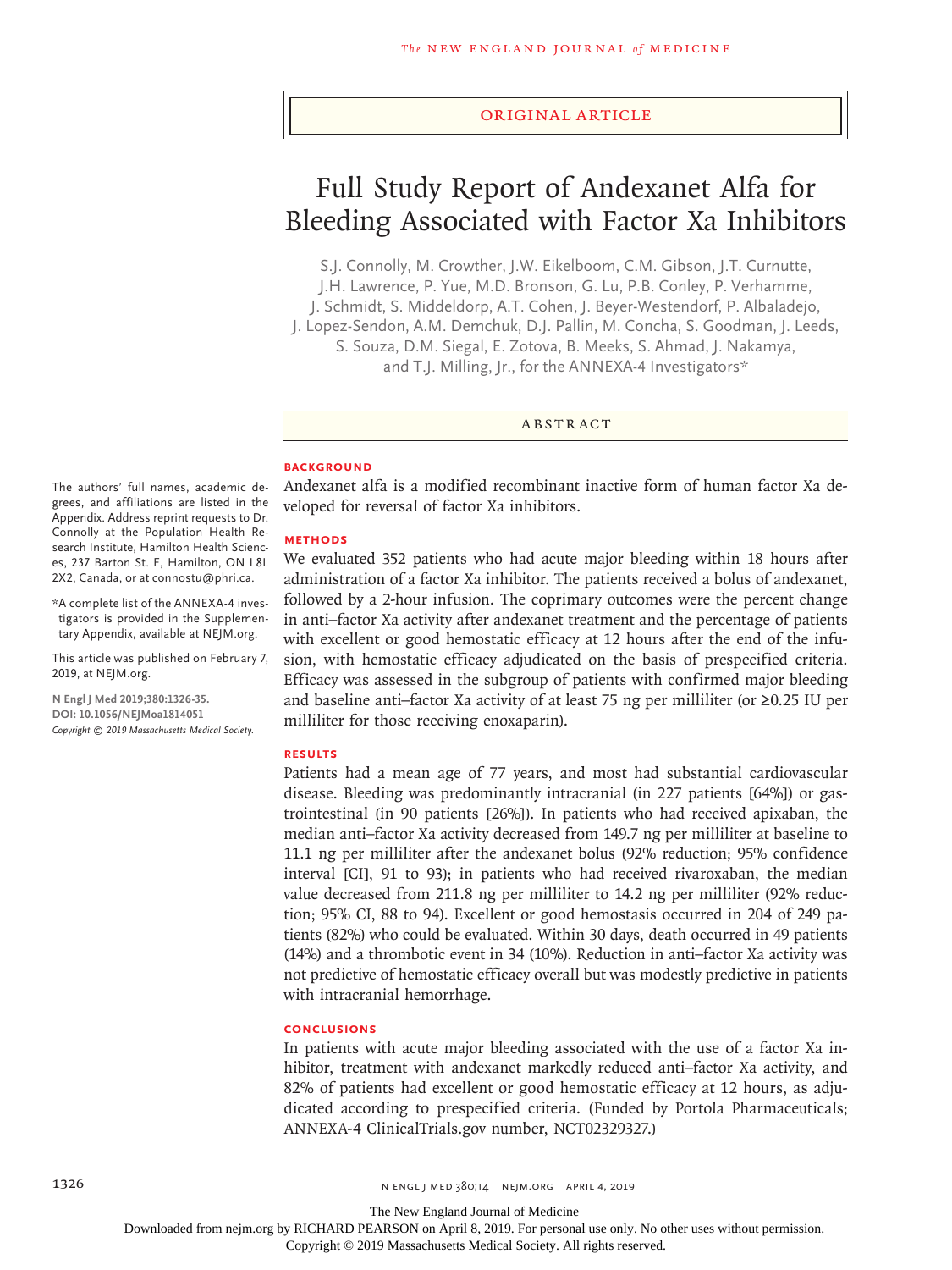**FACTOR XA INHIBITORS HAVE A FAVOR-**<br>able benefit-risk profile for the treatment<br>and prevention of thrombotic events but<br>may cause or worsen acute major bleeding, with actor Xa inhibitors have a favorable benefit–risk profile for the treatment and prevention of thrombotic events but substantial morbidity and mortality.<sup>1-5</sup> Acute major bleeding episodes that are associated with the use of factor Xa inhibitors may be difficult to treat for lack of a specific reversal agent. Andexanet alfa (coagulation factor Xa [recombinant], inactivated-zhzo) is a modified recombinant inactive form of human factor Xa designed specifically to bind and sequester factor Xa inhibitor molecules, thereby rapidly reducing anti–factor Xa activity, a measure of the anticoagulant effect of factor Xa inhibitors.6,7 In volunteers receiving either apixaban or rivaroxaban, andexanet rapidly reduced both the unbound fraction of the plasma level of factor Xa inhibitor and anti–factor Xa activity.8 Andexanet was approved by the Food and Drug Administration (FDA) in May 2018, under its Accelerated Approval Program, for patients treated with apixaban or rivaroxaban, when reversal of anticoagulation is needed owing to life-threatening or uncontrolled bleeding.

The Andexanet Alfa, a Novel Antidote to the Anticoagulation Effects of Factor Xa Inhibitors (ANNEXA-4) study is a single-group cohort study designed to assess the efficacy and safety of andexanet in patients with acute major bleeding occurring while taking a factor Xa inhibitor. Interim results from the first 67 patients treated in this study were published previously.<sup>9</sup>

## Methods

## **Study Design and Oversight**

This was a multicenter, prospective, open-label, single-group study. The Population Health Research Institute (PHRI) at McMaster University and the industry sponsor, Portola Pharmaceuticals, jointly designed the study, and both selected sites and supervised monitoring. The protocol, consent forms, and ancillary materials were approved by institutional review boards at each center.

An academic steering committee led the study. The PHRI collected, stored, and analyzed the data. An independent data and safety monitoring board reviewed study data for safety. An endpoint adjudication committee assessed whether patients met criteria for major bleeding and adjudicated hemostatic efficacy as well as throm-

botic events and cause of death (cardiovascular or not). A central core laboratory reviewed all computed tomography (CT) and magnetic resonance imaging (MRI) of the head. The first author wrote all drafts of the manuscript. The steering committee made all decisions regarding submission of the manuscript for publication; the members vouch for the completeness and accuracy of the data and for the fidelity of the trial to the protocol and statistical analysis plan, which are available with the full text of this article at NEJM.org.

*A Quick Take is available at NEJM.org*

ы

After the complete enrollment of the primary cohort, an extension of the study continued to enroll patients in Germany and is expected to enroll patients in Japan beginning in 2019. The purpose of this extension is to gain experience

with patients receiving edoxaban and with Japa-

#### **Study Population**

nese patients.

Patients were enrolled at 63 centers in North America and Europe. Patients were eligible if they were at least 18 years of age, presented with acute major bleeding, and had received within 18 hours one of the following: apixaban, rivaroxaban, or edoxaban at any dose or enoxaparin at a dose of at least 1 mg per kilogram of body weight per day. Acute major bleeding was defined as bleeding having one or more of the following features: potentially life-threatening bleeding with signs or symptoms of hemodynamic compromise (e.g., severe hypotension, poor skin perfusion, mental confusion, or low cardiac output that could not otherwise be explained); bleeding associated with a decrease in the hemoglobin level of at least 2 g per deciliter (or a hemoglobin level of ≤8 g per deciliter if no baseline hemoglobin level was available); or bleeding in a critical area or organ (e.g., retroperitoneal, intraarticular, pericardial, epidural, or intracranial bleeding or intramuscular bleeding with compartment syndrome). Written informed consent was obtained from all the patients, whether directly from the patient, by proxy consent from a legally authorized representative, or by emergency consent (as described in the Supplementary Appendix, available at NEJM.org).

Patients were enrolled from April 2015 through May 2018. From July 2016 through August 2017, only patients with intracranial hemorrhage were enrolled to enrich the study with



The New England Journal of Medicine

Downloaded from nejm.org by RICHARD PEARSON on April 8, 2019. For personal use only. No other uses without permission.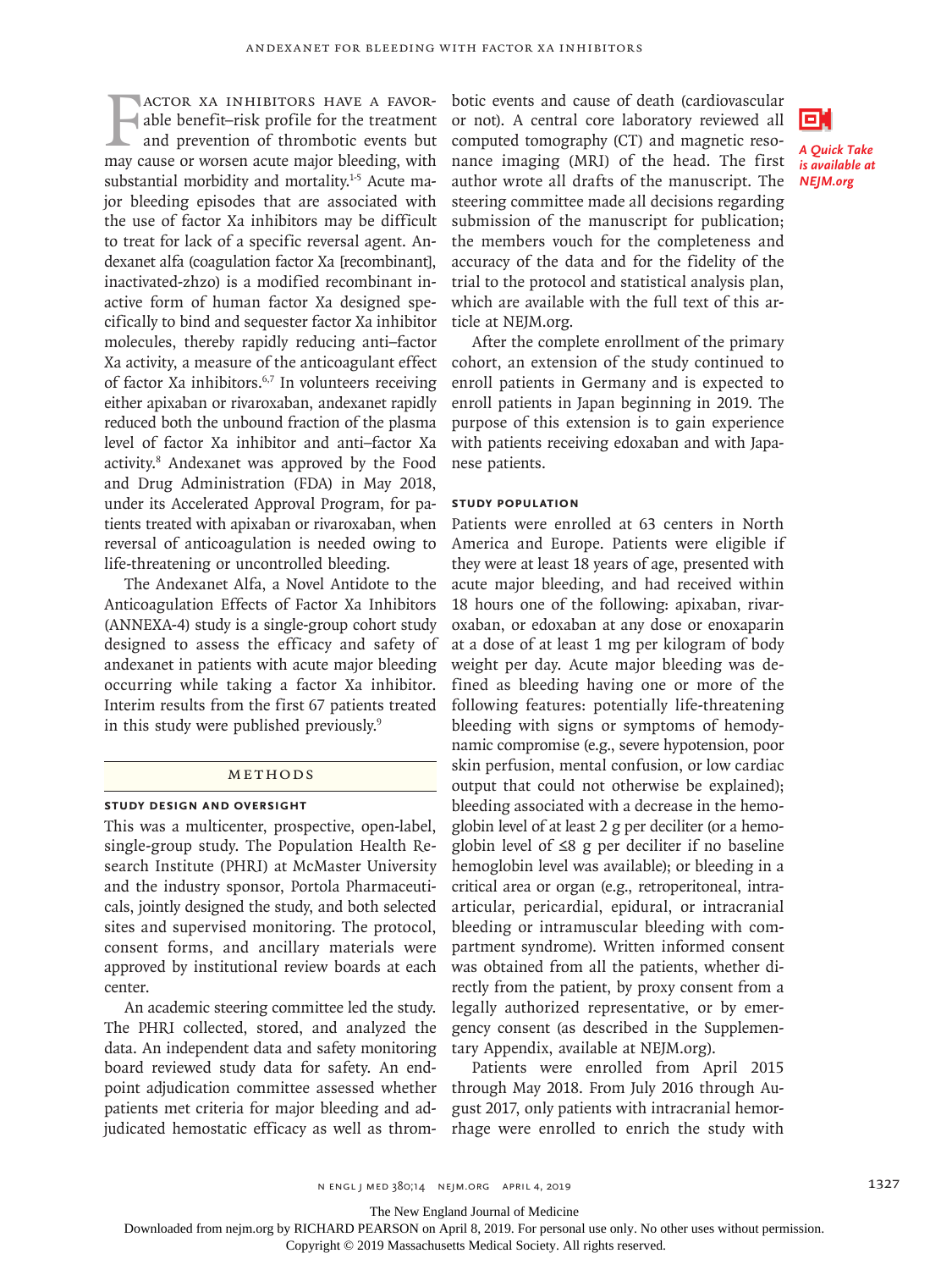these patients. After August 2017, patients with all types of bleeding except visible, musculoskeletal, or intraarticular bleeding were enrolled. Substantive amendments to the enrollment criteria during the trial are presented in the Supplementary Appendix.

Key exclusion criteria were planned surgery within 12 hours after andexanet treatment (with the exception of minimally invasive operations or procedures); intracranial hemorrhage in a patient with a score of less than 7 on the Glasgow Coma Scale (scores range from 15 [normal] to 3 [deep coma]) or an estimated hematoma volume of more than 60 cc; expected survival of less than 1 month; the occurrence of a thrombotic event within 2 weeks before enrollment; or use of any of the following agents within the previous 7 days: vitamin K antagonist, dabigatran, prothrombin complex concentrate, recombinant factor VIIa, whole blood, or plasma.

## **Study Procedures and Data Collection**

Eligible, consenting patients received an andexanet bolus over a period of 15 to 30 minutes, followed by a 2-hour infusion of the drug. The following doses were used in the initial protocol: for all patients who had received apixaban and those who had received rivaroxaban more than 7 hours before bolus administration, the bolus dose was 400 mg over a period of 15 minutes and the infusion dose was 480 mg. For patients who had received enoxaparin, edoxaban, or a dose of rivaroxaban 7 hours or less before bolus administration or at an unknown time, the bolus dose was 800 mg over a period of 30 minutes and the infusion dose was 960 mg. With protocol amendment 4, there was a minor modification to this administration plan (see the Supplementary Appendix).

Blood samples were obtained to measure anti–factor Xa activity and the unbound fraction of the plasma level of factor Xa inhibitor before and during andexanet treatment and at 4, 8, and 12 hours after the end of treatment. Methods for measurement of these values have been described previously.<sup>7,8</sup> For patients with intracranial hemorrhage, CT or MRI of the head was expected to be performed within 2 hours before andexanet treatment and at 1 hour and 12 hours after the end of andexanet treatment.

## **Study Outcomes**

The study had two coprimary efficacy outcomes: the percent change from baseline in anti–factor Xa activity after andexanet treatment and the percentage of patients with excellent or good hemostatic efficacy 12 hours after the andexanet infusion, with hemostatic efficacy assessed by an independent adjudication committee on the basis of prespecified criteria. Information regarding changes to the primary outcome during the trial and details concerning the adjudication of hemostatic efficacy are provided in the Supplementary Appendix. The primary safety outcomes were death, thrombotic events, and the development of antibodies to andexanet or to native factor X and factor Xa. Although some patients had their final safety visit completed up to 45 days after andexanet treatment, all analyses were censored at 30 days.

## **Statistical Analysis**

Safety analyses included all the patients who had received andexanet. The efficacy analysis population included only patients who retrospectively met both of two criteria: baseline anti–factor Xa activity of at least 75 ng per milliliter (or ≥0.25 IU per milliliter for patients receiving enoxaparin) and confirmed major bleeding at presentation, as determined by the adjudication committee. Initially, a sample of 250 patients was planned, which would provide 80% power to show that the percentage of patients with excellent or good hemostatic efficacy was more than 50%. The sample was adjusted to 350 patients in protocol amendment 4 (January 2017) to meet new regulatory requirements for sufficient numbers of patients for each factor Xa inhibitor and to have at least 120 patients with intracranial hemorrhage in the efficacy analysis population.

Continuous variables are summarized as mean and standard deviation or median and interquartile range; categorical variables are presented as frequencies. Percent change from baseline in anti–factor Xa activity was computed with a twosided nonparametric confidence interval for the median.10 Percentages of patients with effective hemostasis are presented with a 95% confidence interval calculated with the binomial test. The association between hemostatic efficacy and change in anti–factor Xa activity was examined with the use of receiver-operating-characteristic

The New England Journal of Medicine

Downloaded from nejm.org by RICHARD PEARSON on April 8, 2019. For personal use only. No other uses without permission.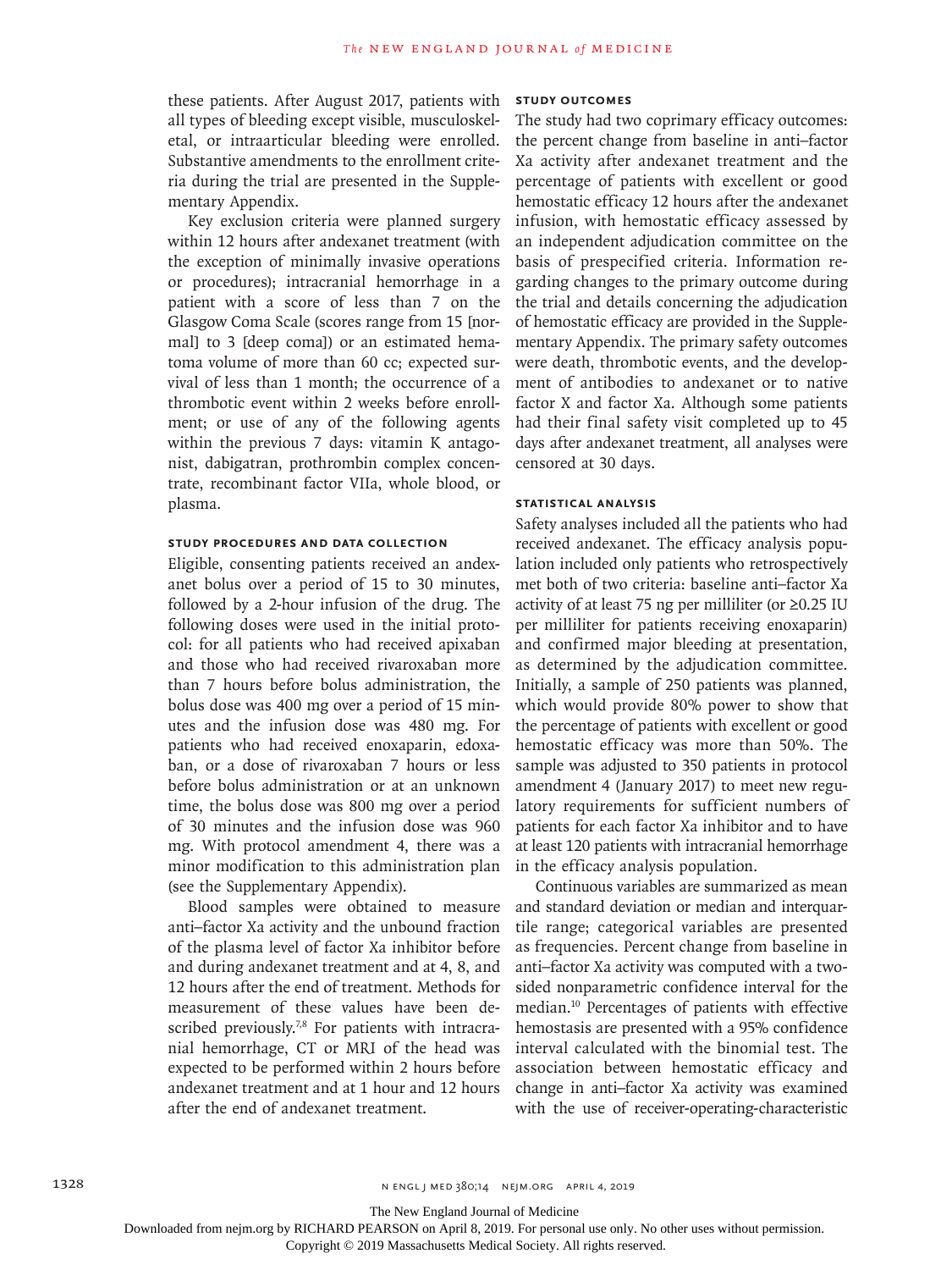(ROC) curves.11 Analyses were performed with the use of SAS software, version 9.4 (SAS Institute).

#### **RESULTS**

#### **Patients**

We enrolled 352 patients from April 2015 through May 2018, including the 67 patients reported previously<sup>9</sup> (Fig. S1 in the Supplementary Appendix). All the patients received andexanet and were followed for at least 30 days or until death. Patients had a mean age of 77 years; baseline medical history included myocardial infarction in 48 patients (14%), stroke in 69 (20%), and deep-vein thrombosis in 67 (19%) (Table 1). Atrial fibrillation was the primary indication for anticoagulation in 280 patients (80%). There were 128 patients (36%) receiving rivaroxaban (median daily dose, 20 mg), 194 (55%) receiving apixaban (median daily dose, 10 mg), 10 (3%) receiving edoxaban (daily dose, 30 mg [5 patients] or 60 mg [5 patients]), and 20 (6%) receiving enoxaparin (Table 1, and Table S1 in the Supplementary Appendix). The primary site of bleeding was intracranial in 227 patients (64%) and gastrointestinal in 90 (26%) (Table 1, and Table S2 in the Supplementary Appendix). There were 254 patients (72%) who met the criteria for the efficacy population (adjudicated to meet the criteria for bleeding severity and with baseline anti– factor Xa activity of ≥75 ng per milliliter, or ≥0.25 IU per milliliter for those receiving enoxaparin).

## **Anti–Factor Xa Activity**

In the efficacy population, among the 134 patients who were receiving apixaban, the median value for anti–factor Xa activity was reduced from 149.7 ng per milliliter at baseline to 11.1 ng per milliliter at the end of the bolus administration, a 92% reduction (95% confidence interval [CI], 91 to 93) (Fig. 1). Among the 100 patients who were receiving rivaroxaban, the median value for anti–factor Xa activity fell from 211.8 ng per milliliter at baseline to 14.2 ng per milliliter at the end of the bolus administration, a 92% reduction (95% CI, 88 to 94). Among the 16 patients who were receiving enoxaparin, the median value for anti–factor Xa activity decreased from 0.48 IU per milliliter at baseline to 0.15 IU per milliliter at the end of the bolus administration, a 75% re-

| Table 1. Characteristics of the Patients at Baseline.* |                                            |                                       |  |  |  |  |  |
|--------------------------------------------------------|--------------------------------------------|---------------------------------------|--|--|--|--|--|
| Characteristic                                         | <b>Safety</b><br>Population<br>$(N = 352)$ | Efficacy<br>Population<br>$(N = 254)$ |  |  |  |  |  |
| $Age - yr$                                             | $77.4 \pm 10.8$                            | $77.1 \pm 11.1$                       |  |  |  |  |  |
| Male sex — no. $(\%)$                                  | 187 (53)                                   | 129 (51)                              |  |  |  |  |  |
| White race - no. (%) $\dagger$                         | 307 (87)                                   | 222 (87)                              |  |  |  |  |  |
| Body-mass index $\pm$                                  | $27.0 + 5.9$                               | $27.0 + 6.2$                          |  |  |  |  |  |
| Estimated creatinine clearance - no. (%) §             |                                            |                                       |  |  |  |  |  |
| $<$ 30 ml/min                                          | 33(9)                                      | 27(11)                                |  |  |  |  |  |
| 30 to $<$ 60 ml/min                                    | 137 (39)                                   | 104(41)                               |  |  |  |  |  |
| $\geq 60$ ml/min                                       | 167 (47)                                   | 113 (44)                              |  |  |  |  |  |
| Missing data                                           | 15(4)                                      | 10(4)                                 |  |  |  |  |  |
| Primary indication for anticoagulation – no. $(\%)\P$  |                                            |                                       |  |  |  |  |  |
| Atrial fibrillation                                    | 280 (80)                                   | 201 (79)                              |  |  |  |  |  |
| Venous thromboembolism                                 | 61(17)                                     | 46 (18)                               |  |  |  |  |  |
| Other                                                  | 11(3)                                      | 7(3)                                  |  |  |  |  |  |
| Medical history - no. (%)                              |                                            |                                       |  |  |  |  |  |
| Myocardial infarction                                  | 48 (14)                                    | 36 (14)                               |  |  |  |  |  |
| Stroke                                                 | 69 (20)                                    | 57 (22)                               |  |  |  |  |  |
| Deep-vein thrombosis                                   | 67 (19)                                    | 53 (21)                               |  |  |  |  |  |
| Pulmonary embolism                                     | 41 (12)                                    | 28 (11)                               |  |  |  |  |  |
| Atrial fibrillation                                    | 286 (81)                                   | 204 (80)                              |  |  |  |  |  |
| Heart failure                                          | 71 (20)                                    | 56 (22)                               |  |  |  |  |  |
| Diabetes mellitus                                      | 107 (30)                                   | 80 (31)                               |  |  |  |  |  |
| Factor Xa inhibitor - no. (%)**                        |                                            |                                       |  |  |  |  |  |
| Rivaroxaban                                            | 128 (36)                                   | 100(39)                               |  |  |  |  |  |
| Apixaban††                                             | 194 (55)                                   | 134 (53)                              |  |  |  |  |  |
| Enoxaparin                                             | 20(6)                                      | 16(6)                                 |  |  |  |  |  |
| Edoxaban                                               | 10(3)                                      | 4(2)                                  |  |  |  |  |  |
| Site of bleeding - no. (%) :::                         |                                            |                                       |  |  |  |  |  |
| Gastrointestinal                                       | 90 (26)                                    | 62 (24)                               |  |  |  |  |  |
| Intracranial                                           | 227 (64)                                   | 171 (67)                              |  |  |  |  |  |
| Other                                                  | 35 (10)                                    | 21 (8)                                |  |  |  |  |  |

Plus–minus values are means ±SD. Percentages may not total 100 because of rounding.

Race was reported by the investigators.

The body-mass index is the weight in kilograms divided by the square of the height in meters.

§ Creatinine clearance was estimated according to the Cockcroft–Gault formula. For some patients, more than one primary indication was recorded. If atrial fibrillation was present, it was considered primary. Venous thromboembolism, if recorded, was considered primary in the remaining patients.

Venous thromboembolism includes the treatment or prevention of deep-vein thrombosis and pulmonary embolism.

\*\* Additional details are provided in Table S1 in the Supplementary Appendix.

†† In one patient who reported receiving apixaban, analysis of plasma indicated a high concentration of rivaroxaban.

‡‡ Additional details are provided in Table S2 in the Supplementary Appendix.

The New England Journal of Medicine

Downloaded from nejm.org by RICHARD PEARSON on April 8, 2019. For personal use only. No other uses without permission.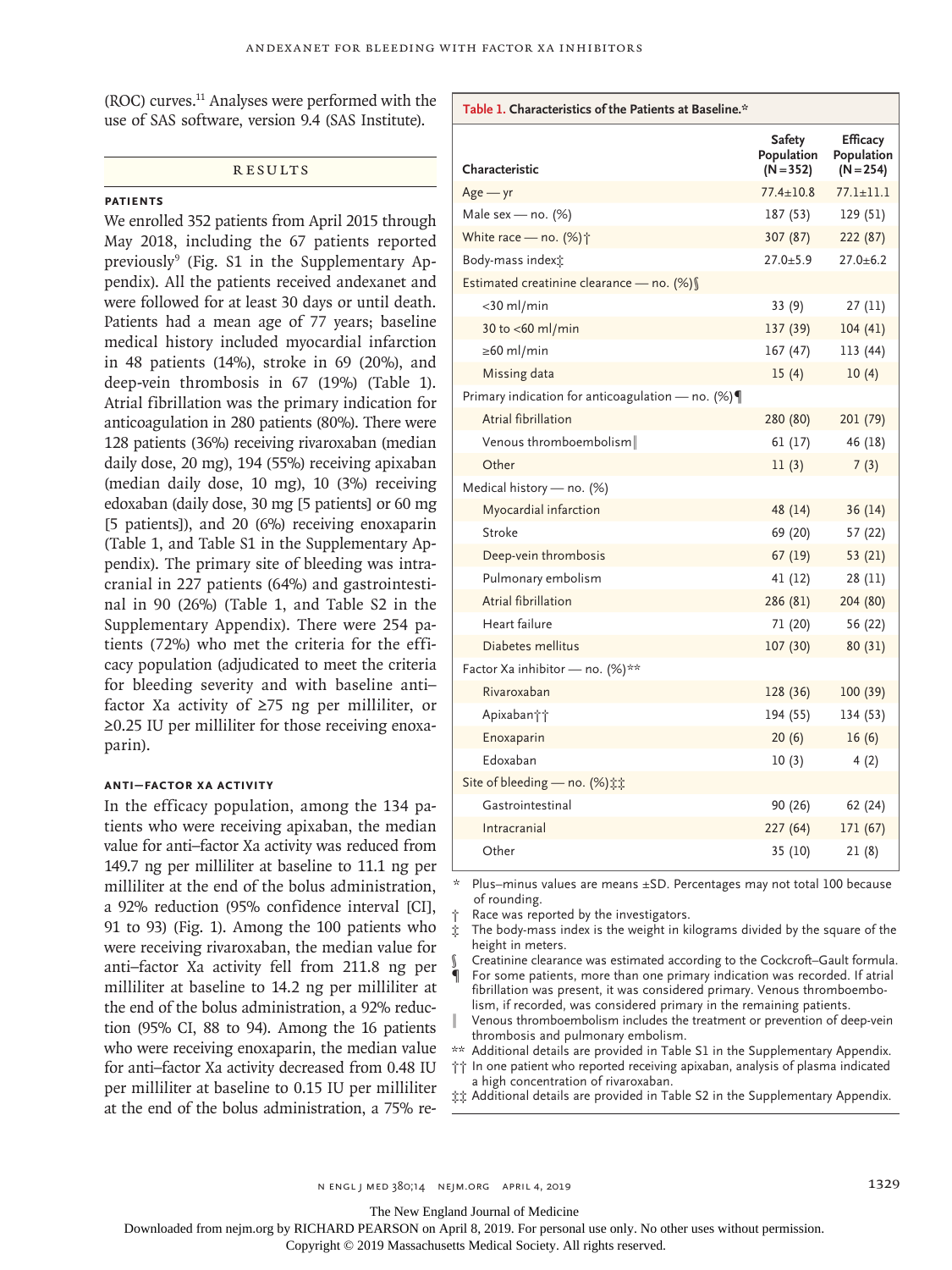

duction (95% CI, 66 to 79). At 4, 8, and 12 hours line by 32%, 34%, and 38%, respectively, for anti–factor Xa activity was reduced from base-ly, for rivaroxaban.

after andexanet infusion, the median value for apixaban and by 42%, 48%, and 62%, respective-

The New England Journal of Medicine

Downloaded from nejm.org by RICHARD PEARSON on April 8, 2019. For personal use only. No other uses without permission.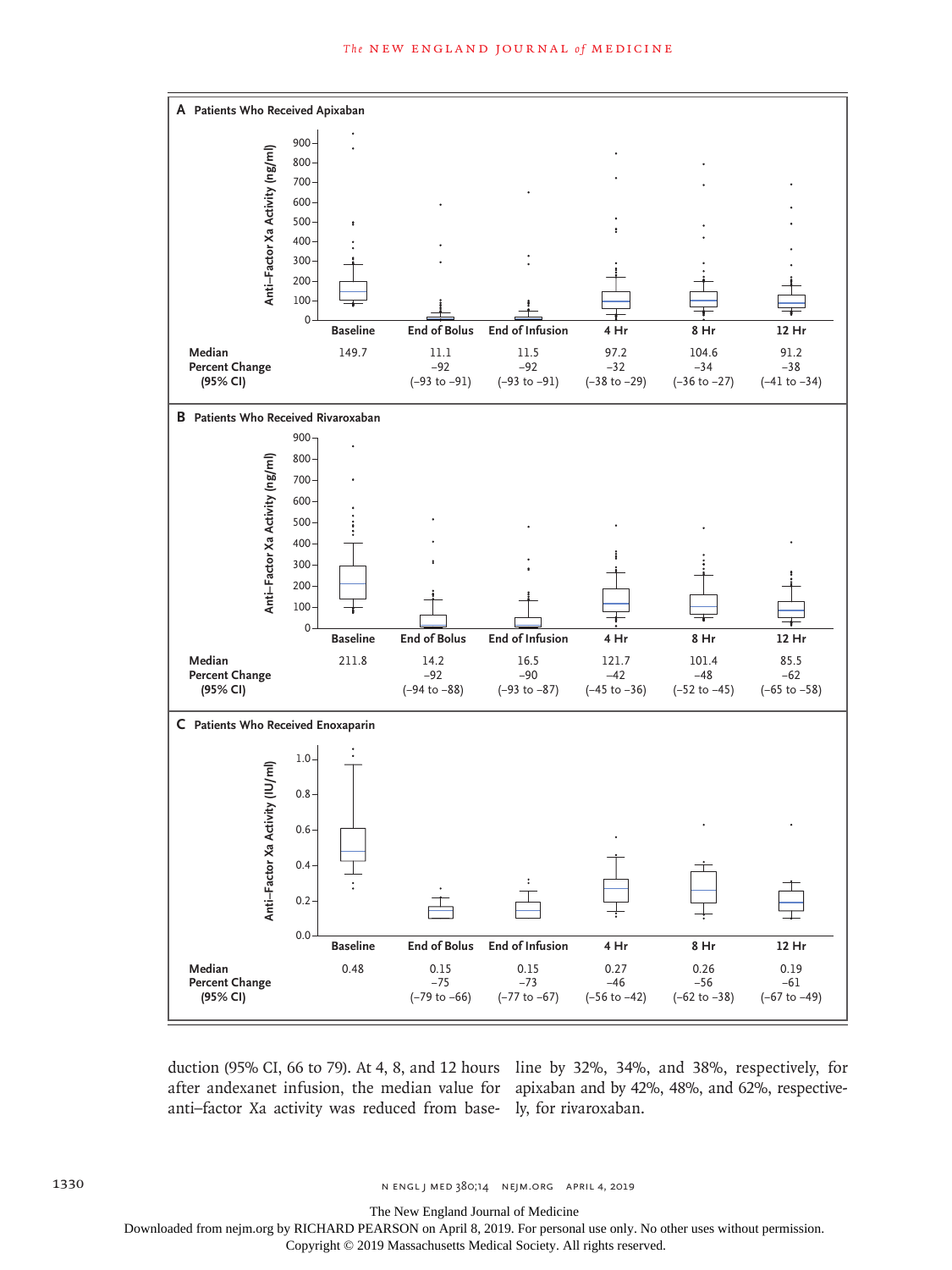#### **Figure 1 (facing page). Anti–Factor Xa Activity in the Efficacy Population.**

The median for each level of anti–factor Xa activity at each time point is marked as a horizontal line within the box. The top and bottom of the box denote the 75th and 25th percentiles, respectively, and the whiskers indicate the 90th and 10th percentiles. Outliers are shown as dots. The bolus of andexanet was delivered over a period of 15 to 30 minutes, and the drug infusion lasted 2 hours. Subsequent time points are measured from the end of the infusion. The plots for the 134 patients who received apixaban, the 100 who received rivaroxaban, and the 16 who received enoxaparin are shown in Panels A, B, and C, respectively. (The 4 patients in the efficacy analysis who received edoxaban are not shown.) The numbers below the graphs show the median values, the percentage change in median values from baseline, and the 95% confidence intervals (CI) for this change.

#### **Hemostatic Efficacy**

Of the 254 patients in the efficacy analysis, 249 could be evaluated for hemostatic efficacy, and 204 (82%) were adjudicated as having excellent or good hemostatic efficacy at 12 hours (95% CI, 77 to 87) (Fig. 2). Of these, 171 were adjudicated as having excellent hemostatic efficacy and 33 as having good hemostatic efficacy. The percentages of patients with excellent or good efficacy were 85% (95% CI, 76 to 94) for gastrointestinal bleeding and 80% (95% CI, 74 to 86) for intracranial bleeding. Data for patients with poor or no hemostatic efficacy are provided in Tables S3 and S4 in the Supplementary Appendix. Data for outliers with very high baseline anti–factor Xa activity are provided in the Supplementary Appendix. Results for thrombin generation are presented in Table S5 in the Supplementary Appendix.

## **Safety Outcomes**

There were 34 patients (10%) with a thrombotic event during the 30-day follow-up period (Table 2). Of these patients, 11 had an event within 5 days after andexanet therapy, 11 had an event between 6 and 14 days, and 12 had an event between 15 and 30 days. Myocardial infarction occurred in 7 patients, ischemic stroke in 14, deepvein thrombosis in 13, and pulmonary embolus in 5. There were 2 patients with infusion reactions, neither of which was severe (as described in the Supplementary Appendix). Antibodies to factor X or Xa developed in no patients after andexanet treatment, and no neutralizing anti-

| Subgroup         | No. of Patients/<br>Total No. |          | Percent with Excellent or Good<br>Hemostasis (95% CI) |                |
|------------------|-------------------------------|----------|-------------------------------------------------------|----------------|
| Overall          | 204/249                       |          |                                                       | $82(77-87)$    |
| Drug             |                               |          |                                                       |                |
| Rivaroxaban      | 79/99                         |          |                                                       | $80(72 - 88)$  |
| Apixaban         | 109/131                       |          |                                                       | $83(77-90)$    |
| Enoxaparin       | 13/15                         |          |                                                       | $87(69 - 100)$ |
| Sex              |                               |          |                                                       |                |
| Male             | 101/127                       |          |                                                       | $80(73 - 87)$  |
| Female           | 103/122                       |          |                                                       | 84 (78-91)     |
| Site of bleeding |                               |          |                                                       |                |
| Gastrointestinal | 51/60                         |          |                                                       | $85(76-94)$    |
| Intracranial     | 135/168                       |          |                                                       | $80(74 - 86)$  |
| Other            | 18/21                         |          |                                                       | $86(71-100)$   |
| Age              |                               |          |                                                       |                |
| $<$ 65 yr        | 23/28                         |          |                                                       | $82(68 - 96)$  |
| $65 - 75$ yr     | 57/66                         |          |                                                       | $86(78-95)$    |
| $>75$ yr         | 124/155                       |          |                                                       | $80(74 - 86)$  |
| Andexanet dose   |                               |          |                                                       |                |
| Low              | 172/208                       |          | - -                                                   | $83(78 - 88)$  |
| High             | 32/41                         |          |                                                       | 78 (65-91)     |
|                  | $\Omega$                      | 25<br>50 | 75<br>100                                             |                |

#### **Figure 2. Hemostatic Efficacy.**

Shown are the percentages of patients in the efficacy analysis who had excellent or good hemostatic efficacy at 12 hours, as assessed by the independent adjudication committee on the basis of prespecified criteria. The size of the red squares is proportional to the number of patients included in the subgroup analysis. The study hypothesis was that the rate of excellent or good hemostatic efficacy would exceed 50% (indicated by the vertical dashed line). There were five patients in the efficacy population in whom hemostatic efficacy could not be adjudicated owing to administrative reasons (see Fig. S1 in the Supplementary Appendix for details). The four patients in the efficacy population who received edoxaban are not shown for the subgroup according to drug.

bodies to andexanet developed. There were 49 patients (14%) who died within 30 days after enrollment, 35 of cardiovascular causes, 12 of noncardiovascular causes, and 2 of unknown causes.

## **Reinitiation of Anticoagulation and Thrombotic Events**

Factor Xa inhibitor therapy was immediately stopped in all patients at the time of enrollment. In the 30 days after andexanet treatment, 220 patients (62%) received at least one dose of either parenteral or oral anticoagulant therapy; of these patients, 8 (2%) had a thrombotic event after restarting anticoagulation. Of the 220 patients, 100 (28%) were restarted on oral anticoagulation during follow-up. No thrombotic events occurred after oral anticoagulation had been restarted (Table 2).

n engl j med 380;14 nejm.org April 4, 2019 1331

The New England Journal of Medicine

Downloaded from nejm.org by RICHARD PEARSON on April 8, 2019. For personal use only. No other uses without permission.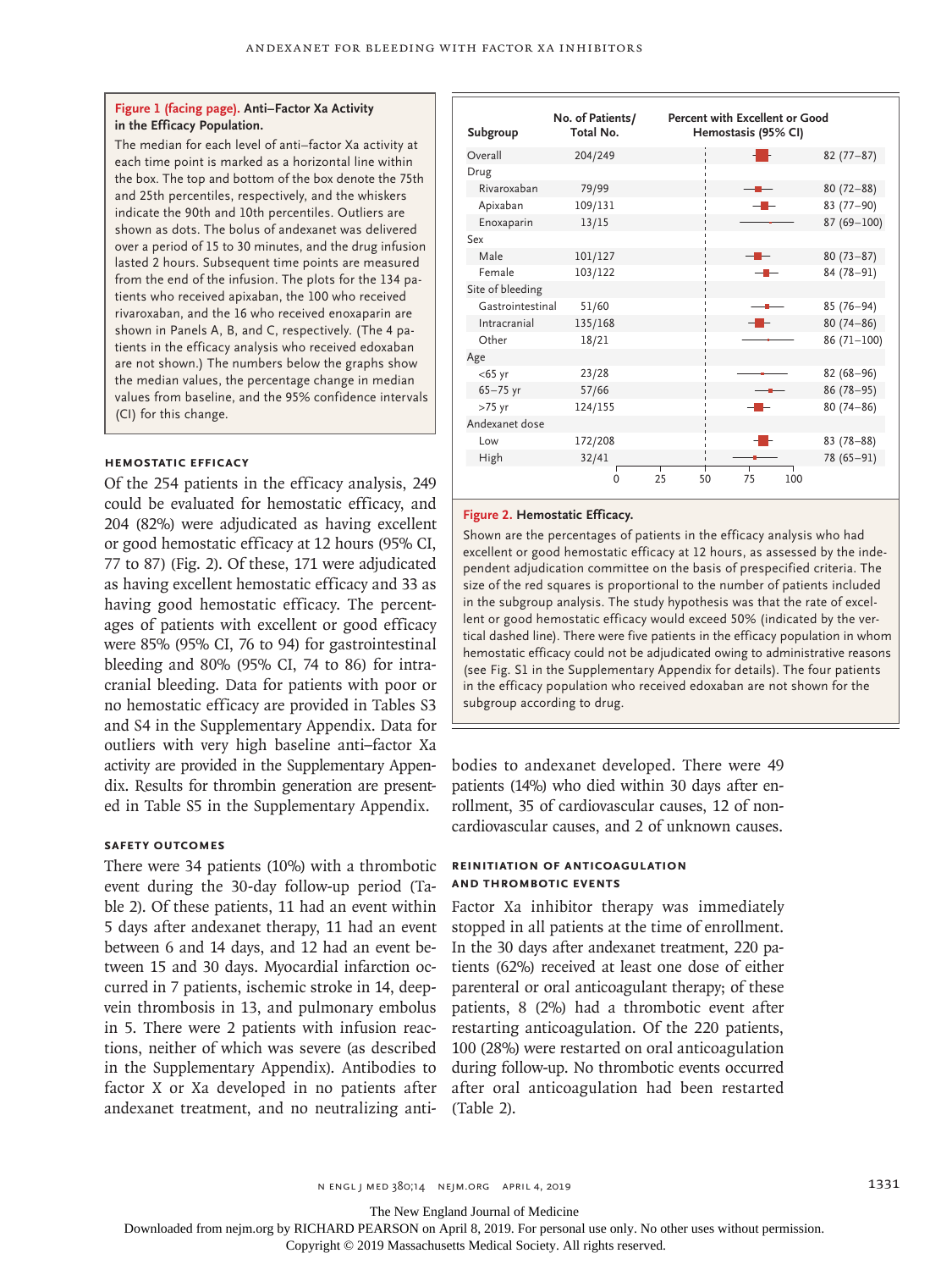| Table 2. Timing of Thrombotic Event and Restarting of Anticoagulation.* |                |                               |                            |                           |  |  |  |
|-------------------------------------------------------------------------|----------------|-------------------------------|----------------------------|---------------------------|--|--|--|
| Variable                                                                |                | Safety Population $(N = 352)$ |                            |                           |  |  |  |
|                                                                         | Total          | $<$ 6 Days<br>after Bolus     | $6-14$ Days<br>after Bolus | 15-30 Days<br>after Bolus |  |  |  |
|                                                                         |                | number of patients (percent)  |                            |                           |  |  |  |
| $\geq$ 1 Thrombotic event within 30 days $\uparrow$                     | 34(10)         | 11                            | 11                         | 12                        |  |  |  |
| Myocardial infarction                                                   | 7              | 6                             | 1                          | $\mathbf 0$               |  |  |  |
| Ischemic stroke or stroke of uncertain classification                   | 14             | 5                             | 6                          | $\overline{3}$            |  |  |  |
| Transient ischemic attack                                               | I.             | $\Omega$                      | 0                          | L                         |  |  |  |
| Deep-vein thrombosis                                                    | 13             | 1                             | 5                          | $\overline{7}$            |  |  |  |
| Pulmonary embolism                                                      | 5              | 1                             | 0                          | 4                         |  |  |  |
| Death within 30 days :                                                  | 49 (14)        | 8                             | 21                         | 20                        |  |  |  |
| Cardiovascular cause                                                    | 35             | 7                             | 15                         | 13                        |  |  |  |
| Noncardiovascular cause                                                 | 12             | $\mathbf{1}$                  | 5                          | 6                         |  |  |  |
| Uncertain cause                                                         | $\overline{2}$ | 0                             | 1                          | 1                         |  |  |  |
| Restart of any anticoagulation                                          | 220(62)        | 145(41)                       | 46(13)                     | 29(8)                     |  |  |  |
| Thrombotic event before restart¶                                        | 26(7)          |                               |                            |                           |  |  |  |
| Thrombotic event after restart                                          | 8(2)           |                               |                            |                           |  |  |  |
| Restart of oral anticoagulation                                         | 100(28)        | 31(9)                         | 37(11)                     | 32(9)                     |  |  |  |
| Thrombotic event before restart¶                                        | 34 (10)        |                               |                            |                           |  |  |  |
| Thrombotic event after restart                                          | $\mathbf 0$    |                               |                            |                           |  |  |  |

\* Thrombotic events that occurred on the day of restarting anticoagulation were considered to have occurred before the restart.

† Some patients had more than one thrombotic event.

‡ Two deaths occurred during study follow-up, but after 30 days.

§ Restart of any anticoagulation includes the use of any form of heparin or low-molecular-weight heparin, fondaparinux, or argatroban, or any oral anticoagulant, including vitamin K antagonists and non–vitamin K antagonists (at any dose and for any duration).

¶ Included are thrombotic events that occurred in patients who never restarted anticoagulation.

Restart of oral anticoagulation includes only the use of vitamin K antagonists or non–vitamin K oral anticoagulants (at any dose and for any duration).

## **Biomarker–Efficacy Correlation**

The relationship between change in anti–factor Xa activity during andexanet therapy and adjudicated hemostatic efficacy was evaluated by means of ROC curves. Overall, there was no significant relationship between hemostatic efficacy and a reduction in anti–factor Xa activity during andexanet treatment (Fig. 3). For patients with intracranial hemorrhage, the magnitude of the reduction in anti–factor Xa activity from baseline to nadir during treatment was a predictor of hemostatic efficacy, with an area under the ROC curve of 0.64 (95% CI, 0.53 to 0.74).

## Discussion

Acute major bleeding that is associated with the use of factor Xa inhibitors can be a medical emergency with a poor prognosis.<sup>12</sup> There are limited treatment options for such patients. We administered andexanet to patients with acute major bleeding associated with factor Xa inhibitors; 64% of the patients had acute intracranial hemorrhage. The percentage of patients with excellent or good hemostatic efficacy at 12 hours, adjudicated according to prespecified criteria, was 82%, with consistent effects across all subgroups.

Rapid specific reversal of factor Xa inhibition

The New England Journal of Medicine

Downloaded from nejm.org by RICHARD PEARSON on April 8, 2019. For personal use only. No other uses without permission.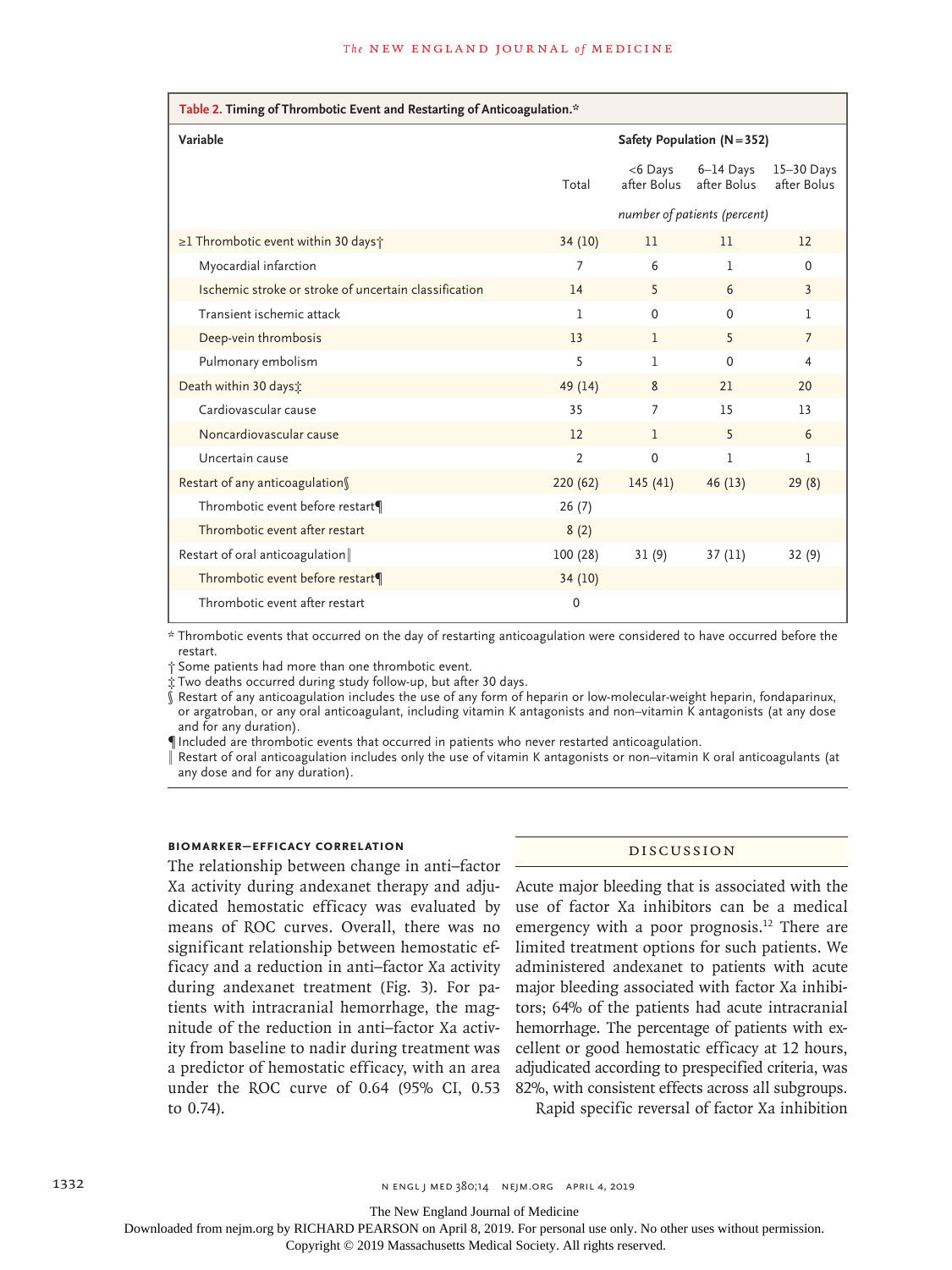

Shown are ROC curves for the association between anti–factor Xa activity (measured in nanograms per milliliter) and hemostatic efficacy (excellent or good vs. poor or none) in all patients who were receiving an oral factor Xa inhibitor (Panel A) and in patients with intracranial hemorrhage who were receiving an oral factor Xa inhibitor (Panel B). Patients are included in the analysis if assessment of hemostatic efficacy was available and if the level of anti–factor Xa activity was available at baseline and during andexanet treatment (at the end of administration of either the bolus or

to hasten hemostatic control should improve clinical outcomes. The hemostatic efficacy of 82% in our trial compares well with the hemostatic efficacy of 72% observed in a previous study of prothrombin complex concentrate involving patients with major bleeding who were treated with vitamin K antagonists, which used similar criteria for assessment of anticoagulation reversal.<sup>11</sup>

Small cohort studies that evaluated the management of major bleeding associated with factor Xa inhibitors, some of which enrolled patients receiving prothrombin complex concentrates (which are not approved for this indication), have included hemostatic outcomes assessed by diverse methods. Gerner et al.<sup>13</sup> retrospectively measured hematoma expansion in 146 patients with intracranial hemorrhage associated with a direct oral anticoagulant; 83% of bleeding episodes were associated with factor Xa inhibitors, and 71% of patients with a bleeding episode received prothrombin complex concentrate. Hematoma expansion (≥33% from baseline) occurred in 34% of the patients. In a prospective evaluation of the use of prothrombin complex concentrate in patients with acute major bleeding associated with factor Xa inhibitors (intracranial hemorrhage in 70% of patients), Majeed et al. $14$  reported that effective hemostasis occurred in 69% of patients. Schulman et al.<sup>15</sup> reported hemostatic effectiveness from a registry describing the use of prothrombin complex concentrate in patients with acute major bleeding associated with factor Xa inhibitors. Of 36 patients with intracranial hemorrhage who underwent repeat brain imaging or had early death, 11 (31%) had an increase in hematoma volume of more than 35% or died.

Patients receive factor Xa inhibitors because they are at high risk for thrombotic events. Abrupt discontinuation of anticoagulation, coincident with acute bleeding, accentuates this risk. In the study by Majeed et al., involving 84 patients with acute major bleeding associated with factor Xa inhibitors, the 30-day mortality was 32%, with three thrombotic events.<sup>14</sup> In the study by Schulman et al., involving 66 patients with acute major bleeding associated with factor Xa inhibitors, there were nine deaths (14%) by 30 days and five major thromboembolic events (8%).15 In our study, 14% of the patients died and there were thrombotic events in 10%. Not surprisingly, a majority of events occurred in patients in whom resumption of oral anticoagulation was delayed or in patients who did not restart anti-

The New England Journal of Medicine

Downloaded from nejm.org by RICHARD PEARSON on April 8, 2019. For personal use only. No other uses without permission.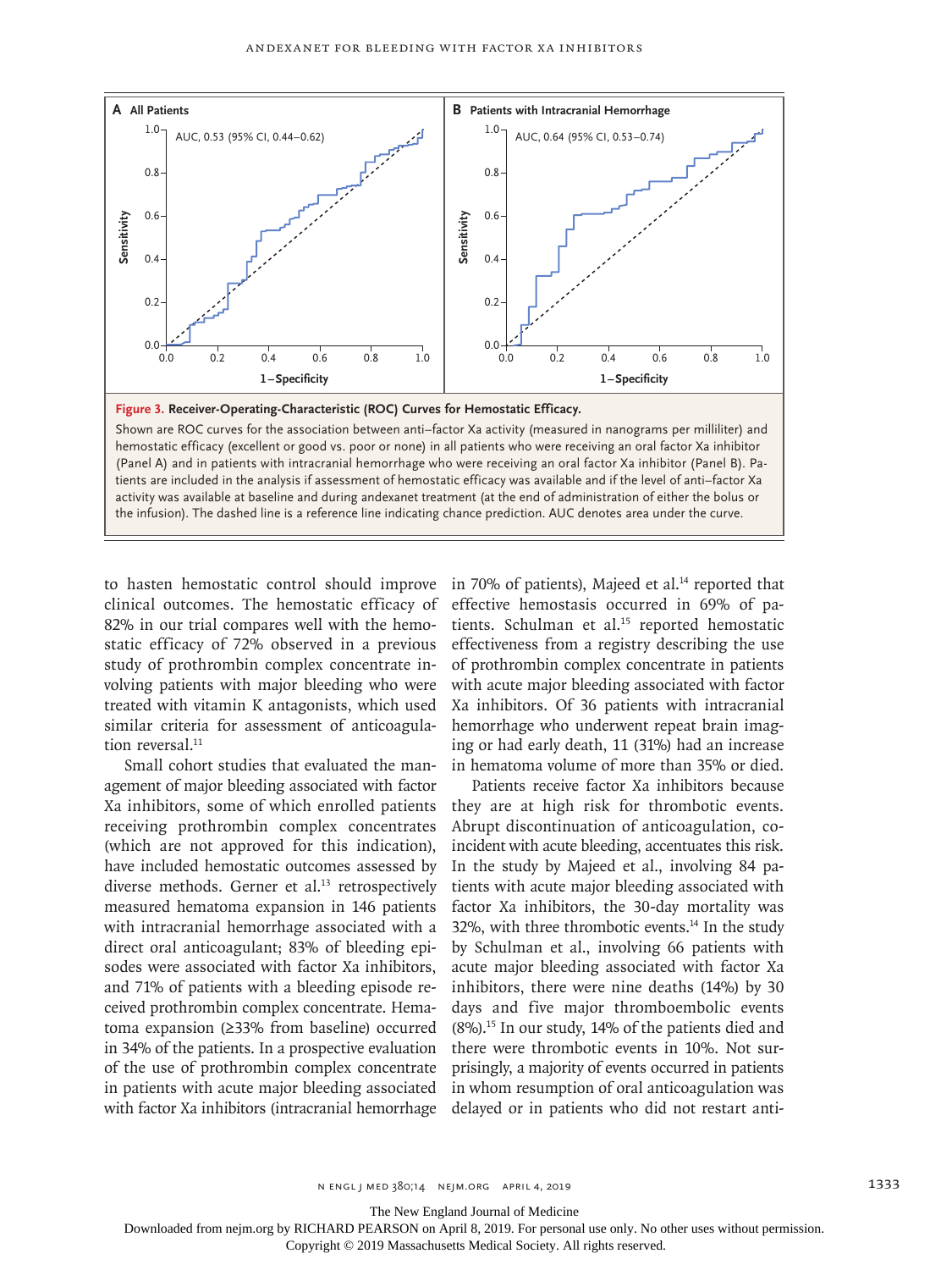coagulation. After restarting of oral anticoagulation, no patient had a thrombotic event during the 30-day follow-up.

We hypothesized that a reduction in anti–factor Xa activity was a predictor of clinical response. In the overall population, this was not the case, perhaps because of confounding by variation in bleeding source (venous or arterial), in platelet function, in type of factor Xa inhibitor, and in other patient characteristics. We assessed hemostatic efficacy most objectively in the patients with intracranial hemorrhage, in whom we were able to directly measure the change in hematoma volume or thickness over a period of 12 hours, using serial scans interpreted by a core laboratory. This is perhaps why a relationship was observed between a decrease in anti–factor Xa activity and hemostatic efficacy in the patients with intracranial hemorrhage. However, this relationship was not robust; in clinical practice, measurement of a change in anti–factor Xa activity is not likely to be useful for prediction of clinical response.

The most important limitation of this trial is that it did not include a randomized comparison with a control group. At the time of study initiation, it was determined that a randomized, controlled trial would have logistic and ethical challenges, given the perceived risks of placebo assignment in this highly vulnerable population. However, continued use of unapproved agents, despite a lack of rigorous clinical data, has changed the equipoise for a trial. Thus, under the guidance of the FDA and as a condition of accelerated approval in the United States, the sponsor is conducting a randomized trial (ClinicalTrials.gov number, NCT03661528) that is expected to begin later this year.

In conclusion, we treated patients with factor Xa inhibitor–associated acute major bleeding with the reversal agent andexanet alfa. Treatment with andexanet markedly reduced anti–factor Xa activity, and 82% of patients had excellent or good hemostatic efficacy at 12 hours, as adjudicated according to prespecified criteria.

Supported by Portola Pharmaceuticals.

Dr. Connolly reports receiving grant support and consulting fees from Portola Pharmaceuticals, Bristol-Myers Squibb, Bayer, and Daiichi Sankyo; Dr. Crowther, receiving grant support from and serving on a data and safety monitoring board for Bayer, receiving advisory board fees from Shionogi, Octapharma, Bristol-Myers Squibb Canada, and Asahi Kasei, receiving educational funding from Alexion Pharmaceuticals, Pfizer, CSL Behring, and Diagnostica Stago, receiving grant support, paid to his institution, from Leo Pharma, serving on a data and safety monitoring board for Daiichi Sankyo, owning stock in Alnylam Pharmaceuticals, and receiving educational funding and advisory board fees from Servier Canada; Dr. Eikelboom, receiving grant support and honoraria from AstraZeneca, Bayer, Boehringer Ingelheim, Bristol-Myers Squibb/Pfizer, Daiichi Sankyo, Eli Lilly, GlaxoSmithKline, Janssen, and Sanofi-Aventis; Dr. Gibson, receiving grant support from Angel Medical Systems and Bristol-Myers Squibb, receiving grant support and consulting fees from Bayer, CSL Behring, Janssen Pharmaceuticals, and Johnson & Johnson, receiving consulting fees from the Medicines Company, Eli Lilly, Gilead Sciences, Novo Nordisk, WebMD, Amarin Pharma, Amgen, Boehringer Ingelheim, Chiesi, Merck, PharmaMar, Sanofi, Somahlution, Verseon, Boston Scientific, Impact Bio, MedImmune, Medtelligence, and MicroPort, and holding equity in nference; Dr. Curnutte, being employed by and holding stock options in Portola Pharmaceuticals; Dr. Lawrence, being employed by Portola Pharmaceuticals; Dr. Yue, being employed by and having ownership interest in Portola Pharmaceuticals; Dr. Bronson, being employed by and holding stock in Portola Pharmaceuticals; Dr. Lu, being employed by Portola Pharmaceuticals and holding patents (US 8,153,590; US 8,889,129; US 9,388,401) on antidotes for factor Xa inhibitors and methods of using the same, a patent (US 9,056,106) on unit dose formulation of antidotes for factor Xa inhibitors and methods of using the same, a patent (US 16/127,864) on the process for making recombinant antidote to factor Xa inhibitor, a patent (US 15/902,886) on modulation of factor Xa inhibitor–mediated blood loss by partial and transient administration of antidote, and a patent (US 15/626,813) on preparation of factor Xa derivatives; Dr. Conley, being employed by and owning stock in Portola Pharmaceuticals and holding a patent (US 8,889,129) on antidotes for factor Xa inhibitors and methods of using the same, a patent (US 9,056,106) on unit dose formulation of antidotes for factor Xa inhibitors and methods of using the same, a patent (US 16/127,864) on the process for making recombinant antidote to factor Xa inhibitor, a patent (US 15/902,886) on modulation of factor Xa inhibitor–mediated blood loss by partial and transient administration of antidote, and a patent (US 15/626,813) on preparation of factor Xa derivatives; Dr. Verhamme, receiving grant support, consulting fees, and lecture fees from Bayer HealthCare, Boehringer Ingelheim, Daiichi Sankyo, Pfizer, Bristol-Myers Squibb, and Leo Pharma and consulting fees from Janssen; Dr. Schmidt, receiving lecture fees and travel support from Bayer, Bristol-Myers Squibb, Pfizer, and Boehringer Ingelheim and travel support from Daiichi Sankyo; Dr. Middeldorp, receiving grant support and fees for serving as principal investigator, paid to her institution, from Daiichi Sankyo, grant support and advisory board fees, paid to her institution, from Bayer, advisory board fees, paid to her institution, from Bristol-Myers Squibb/Pfizer, advisory board fees and fees for serving on an adjudication committee from Boehringer Ingelheim, grant support and fees for chairing a master class and developing content, paid to her institution, from Aspen Pharma, and lecture fees, paid to her institution, from Sanofi; Dr. Cohen, receiving fees for serving on an adjudication committee from Boehringer Ingelheim and AbbVie, grant support and fees for serving on committees from Bristol-Myers Squibb, Daiichi Sankyo, and Pfizer, consulting fees from Janssen and Ono Pharmaceutical, and fees for serving on a steering committee and consulting fees from Bayer; Dr. Beyer-Westendorf, receiving grant support, lecture fees, and advisory board fees from Bayer and Daiichi Sankyo and grant support from Pfizer; Dr. Albaladejo, receiving grant support and consulting fees from Pfizer and consulting fees from Sanofi and Bristol-Myers Squibb; Dr. Concha, receiving fees for serving on a speakers' bureau from Portola Pharmaceuticals; Dr. Leeds, being employed by Portola

The New England Journal of Medicine

Downloaded from nejm.org by RICHARD PEARSON on April 8, 2019. For personal use only. No other uses without permission.